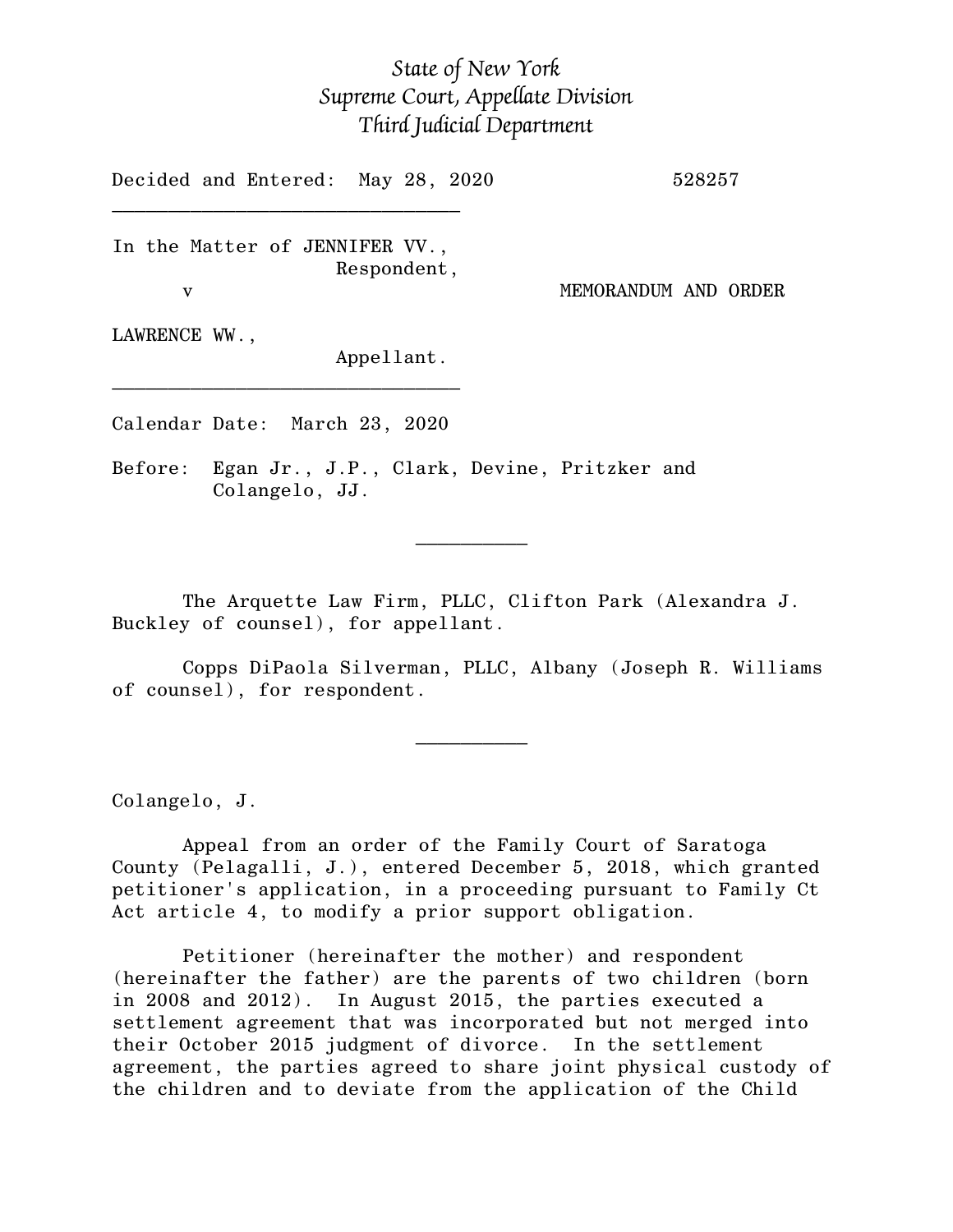Support Standards Act (see Family Ct Act § 413 [hereinafter CSSA]) so that neither parent would be required to pay child support to the other. In March 2018, upon the mother's petition, Family Court modified the custody arrangement by granting the mother primary physical custody of the children from 9:00 a.m. on Saturdays to 9:00 a.m. on Wednesdays, thereby increasing her parenting time by one-half day. The court also directed, as relevant here, that the mother's residence is to be used in determining the children's school district. The father's appeal from Family Court's March 2018 custody order came before this Court, and we recently withheld decision and remitted the matter to Family Court with the direction that a new attorney for the children be assigned (Matter of Jennifer VV. v Lawrence WW., 182 AD3d 652 [2020]).

Shortly after being granted primary physical custody in the March 2018 order, the mother filed the instant petition seeking to modify the October 2015 judgment of divorce by awarding her basic child support and a pro rata share of the CSSA statutory add-ons. A Support Magistrate issued temporary orders of support for both children, the first requiring the father to pay \$175 per week and the second reducing the father's obligation to \$150 per week. At the conclusion of a two-day fact-finding hearing, the Support Magistrate issued an order which, using \$52,000 as the mother's imputed annual income and \$81,774 as the father's annual income, calculated the father's pro rata share under the CSSA to be \$361.71 per week for both children. However, the Support Magistrate reduced the father's obligation to \$150 per week for both children, finding that the presumptive amount was unjust or inappropriate because, among other reasons, <sup>1</sup> the children are with the father almost half of

The Support Magistrate cited the following reasons for reducing the father's support obligation: (1) awarding the presumptive amount will diminish the children's standard of living with the father; (2) the father is also making nonmonetary contributions to the care of the children; (3) as a result of the mother changing the children's school, the father is required to make several round trips each week of up to an hour and the higher cost of gasoline has increased his expense;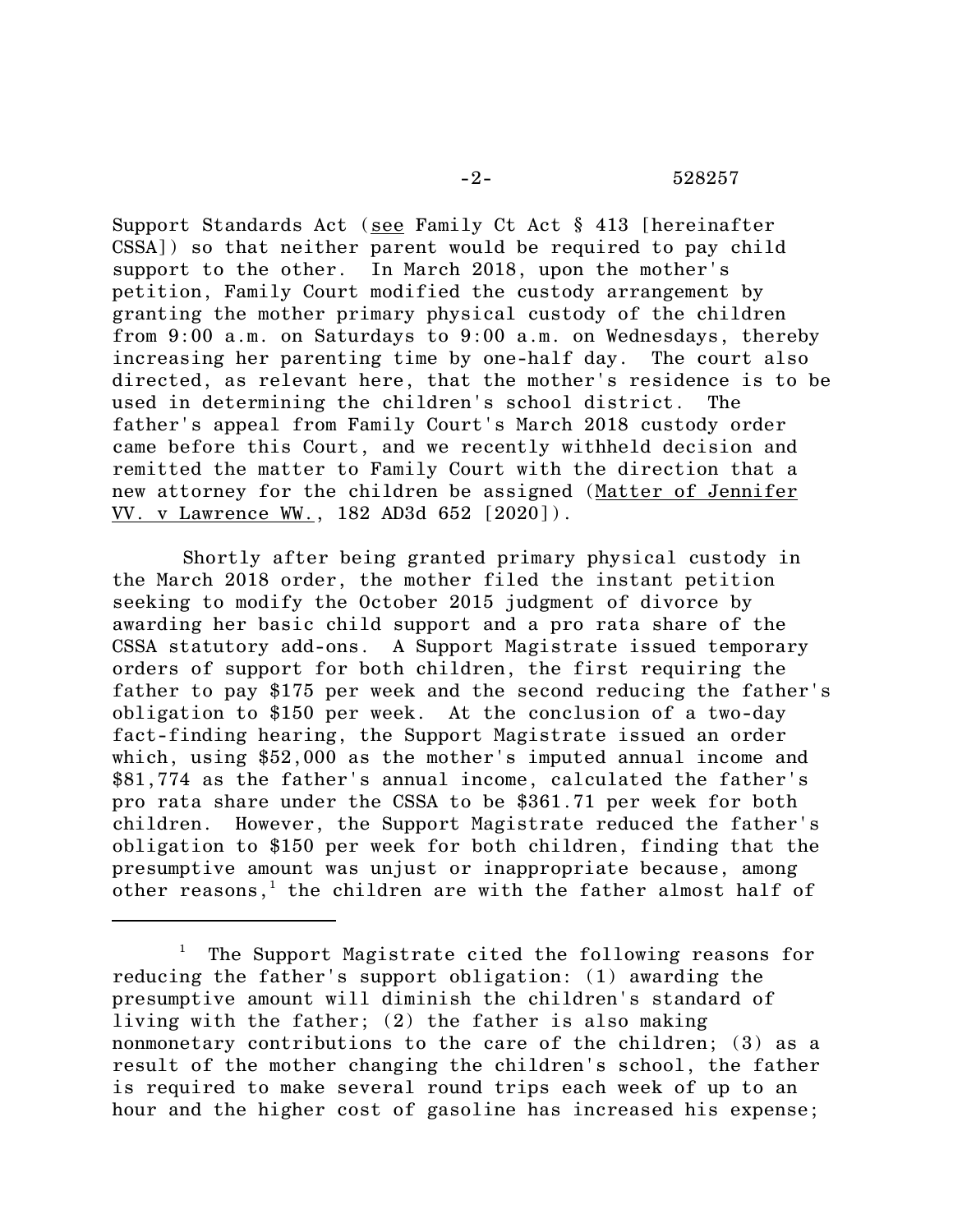the time, during which he is taking care of all of their needs. The mother filed objections contending that the factors cited by the Support Magistrate failed to support a deviation from the CSSA and that it was error to impute annual income of \$52,000 to her. Family Court agreed that \$361.71 per week is the father's pro rata share, using the same annual income figures, but found that the deviation to \$150 per week was unwarranted, noting that the amount was "significantly less than what the [CSSA] guidelines are for even one child." The father appeals.

We affirm. Initially, we reject the father's contention that Family Court's review of the Support Magistrate's order was limited, under an abuse of discretion standard, to whether the statutory factors considered by the Support Magistrate justified a deviation from the father's basic child support obligation. Family Court, upon the filing and review of written objections and rebuttal to a final order of the Support Magistrate, is empowered to make its own findings of fact and may do so with or without holding a new hearing (see Family Ct Act § 439 [e] [ii]; Matter of Hubbard v Barber, 107 AD3d 1344, 1345 [2013]; Matter of T.M. v J.K., 54 Misc 3d 195, 198 [Fam Ct, Ontario County  $2016$ ]).

Turning to the merits, the father maintains, among other things, that requiring him to pay the presumptive amount of child support results in an unjust and inappropriate award given the increased travel time and expense in transporting the children to and from school and his almost equally shared parenting time. According to the father, the needs of the children are easily met by a weekly support order of \$150, whereas his financial situation will be untenable if he is required to pay the presumptive amount. We are not persuaded.

<sup>(4)</sup> the mother's costs are significantly reduced since the children are with their father almost one half the time; and (5) the children are with the father three nights each week, which is not significantly different than the prior order, wherein no support was ordered.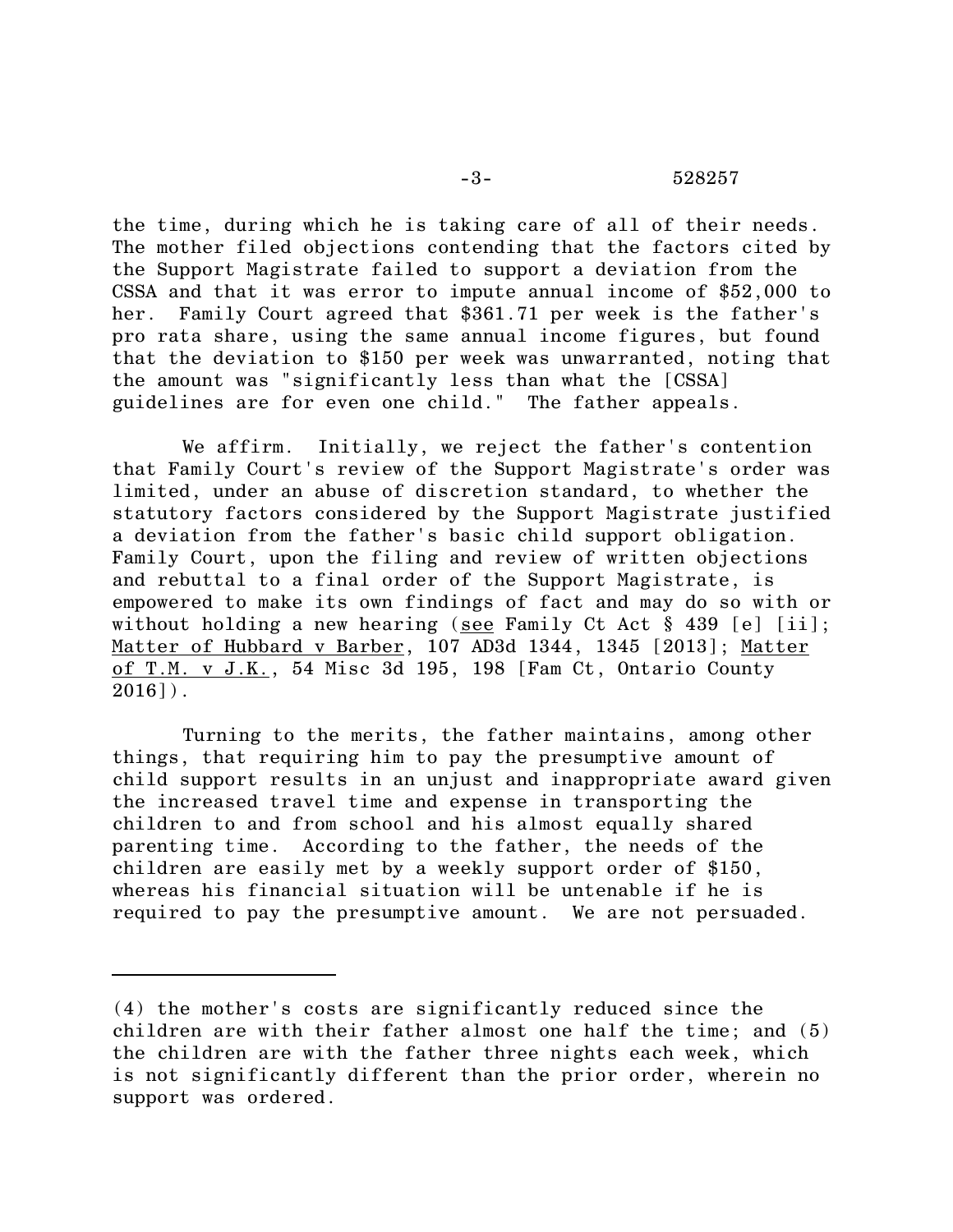In calculating child support, "[t]he CSSA contains a rebuttable presumption that application of the guidelines will yield the correct amount of child support, thereby placing the burden on the party contesting application of the statutory percentage to establish that the pro rata share of support is unjust or inappropriate" (Matter of Ryan v Ryan, 110 AD3d 1176, 1180 [2013]; accord Arthur v Arthur, 148 AD3d 1254, 1257 [2017]). "[I]n making an award of child support, the court must first determine the basic child support obligation under the CSSA, and must then order the noncustodial parent to pay his or her pro rata share of the basic child support obligation, unless it finds that amount to be unjust or inappropriate" (Riemersma v Riemersma, 84 AD3d 1474, 1476 [2011] [internal quotation marks and citation omitted]; see Family Ct Act § 413 [1] [f], [g]; Bast v Rossoff, 91 NY2d 723, 727 [1998]; Matter of Cassano v Cassano, 85 NY2d 649, 654 [1995]). The father, "[a]s the party contesting this presumption," had the "burden to establish that application of the presumptive pro rata share would be unjust or inappropriate" (Matter of Dunlop v Brown, 169 AD3d 1173, 1175- 1176 [2019], lvs denied 33 NY3d 905 [2019]).

The father testified that under the parties' settlement agreement incorporated into the 2015 judgment of divorce, in which he paid no support, he was already living "paycheck to paycheck" and "barely making ends meet." Since the Support Magistrate issued temporary orders of support, he has accumulated significantly more debt than he had before and has been struggling to maintain his house and pay his bills. However, the father testified that his daily expenses had "not really" changed since the March 2018 custody order, as his utilities, mortgage and phone bill remained the same, and he continued to purchase clothing and groceries for the children as he had done in the past. The father admitted, however, that he regularly incurs certain lifestyle expenses, such as dining out at restaurants "many days a week" and spending up to \$80 per month on lottery tickets, and that he withdraws large amounts of cash in order to bet on various games and sporting events. On cross-examination, the father testified that although he has sought to work more hours, he has not considered changing his lifestyle to reduce his discretionary expenses. The father's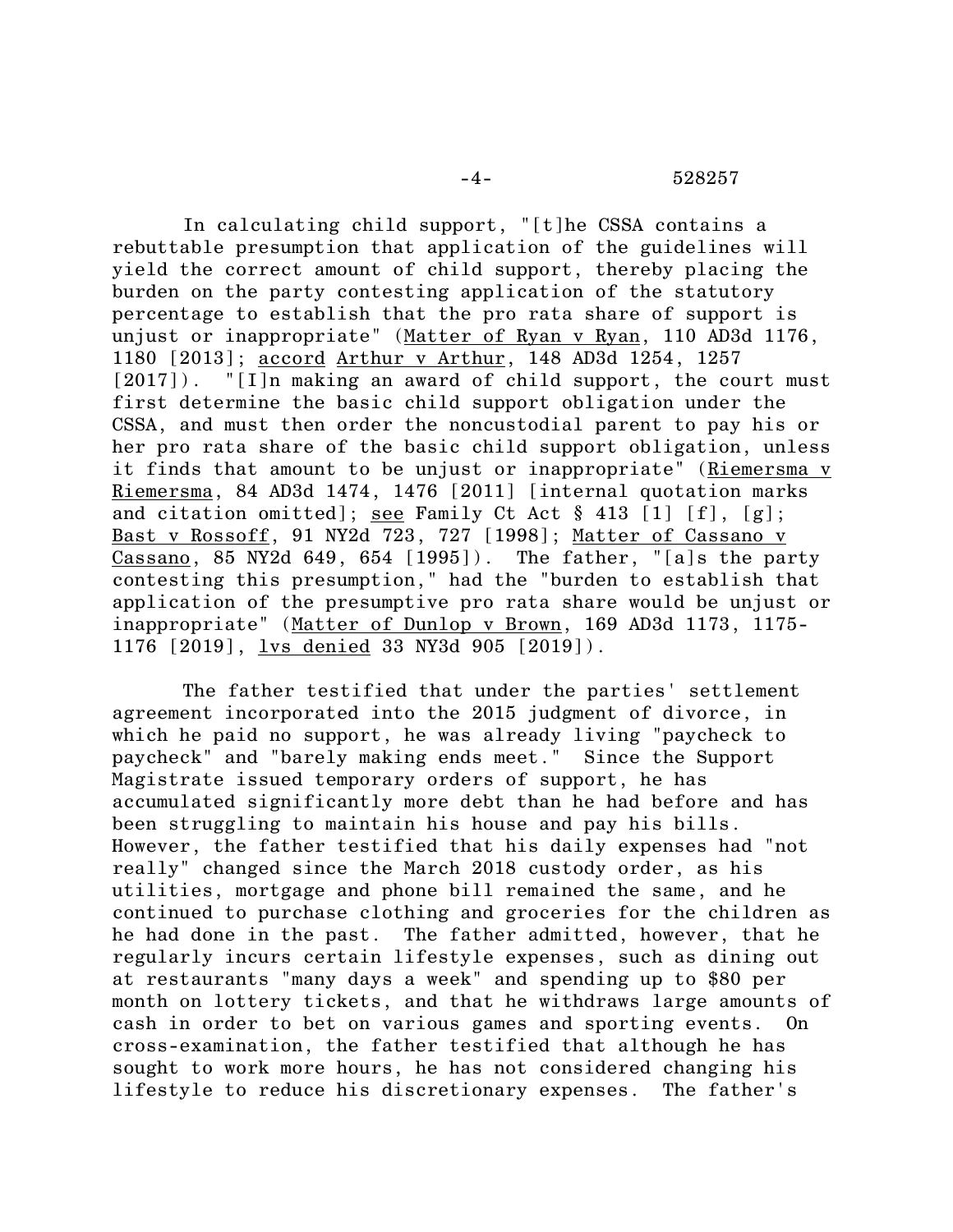bank statements introduced at the hearing reflected significantly higher discretionary spending than that to which he testified. Although the father claimed that his travel expenses have increased under the modified custody regimen, as he now drives approximately 30 minutes to transport the children to and from school  $2\frac{1}{2}$  days per week, he only offered conclusory testimony that he is "probably paying for more gas" and "[didn't] know exactly" how much, relying on the assertion that "the price of gas has gone up." Although the father lamented his current financial difficulties, he could not attribute his difficulties to his parenting time with the children, conceding that he had debt most of his adult life and that much of his credit card debt already existed prior to the commencement of these proceedings. In addition, it is evident to this Court that the father's discretionary spending habits have contributed significantly to his financial situation. Notably, the Support Magistrate's findings of fact are entirely devoid of any mention or analysis of the father's spending habits.

The mother testified that, by virtue of the March 2018 order, she has custody of the children from 9:00 a.m. on Saturdays to 9:00 a.m. on Wednesdays. As such, she is now responsible for providing all three meals – breakfast, lunch and dinner – for the children on Saturdays through Tuesdays, and for providing breakfast and lunch on Wednesdays during the school year. Her grocery expenses have increased by \$100 or more per month, and she incurs additional expenses for activities, such as camping trips and museum visits, now that she has full weekend parenting time. In addition, she incurs the expenses related to the children's extracurricular activities that are scheduled during her parenting time, such as Girl Scouts, dance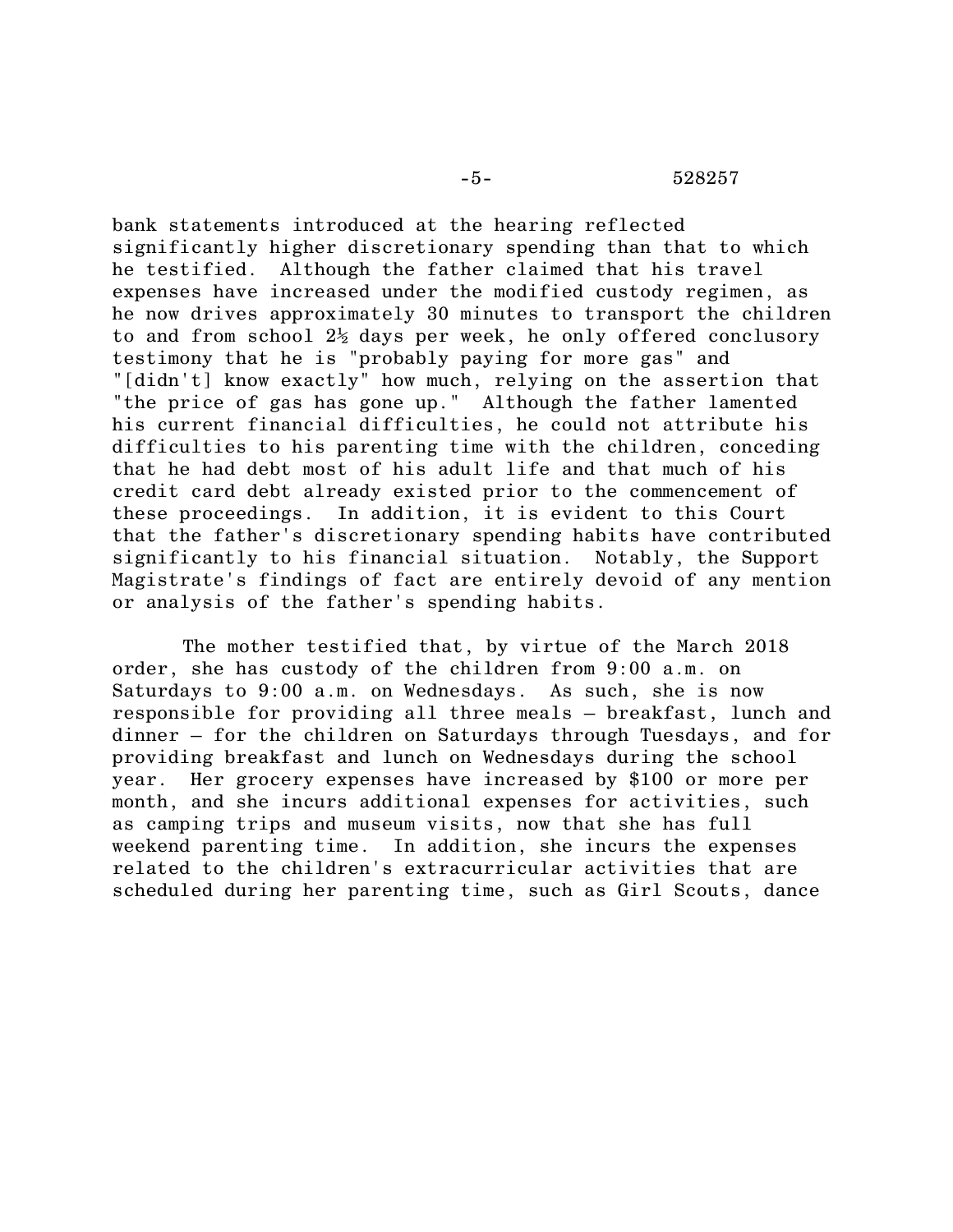and summer camp.<sup>2</sup> On the other hand, the father's expenses have decreased.<sup>3</sup>

In deviating from the presumptive amount, great significance appears to have been placed by the Support Magistrate on the amount of time that the children are with the father. However, the Court of Appeals explicitly rejected a "proportional offset formula" whereby the noncustodial parent's child support obligation would be reduced based upon the amount of time he or she actually spends with the children (Bast v Rossoff, 91 NY2d at 730). Thus, the fact that the father has parenting time with the children three out of seven nights per week does not justify a deviation from the presumptive amount of his child support obligation (see id. at 731-732). Courts have consistently rejected attempts to apply this methodology (see Matter of Jerrett v Jerrett, 162 AD3d 1715, 1716 [2018]; Ball v Ball, 150 AD3d 1566, 1569-1570 [2017]; Matter of Ryan v Ryan, 110 AD3d at 1180; Matter of T.M. v J.K., 54 Misc 3d at 202).

We recognize that, in custodial arrangements such as this, the total cost of supporting children is increased given the need to duplicate certain household costs in each parent's home (see Bast v Rossoff, 91 NY2d at 730; Matter of Mitchell v Mitchell, 134 AD3d 1213, 1215 [2015]). However, we have consistently held that "the costs of providing suitable housing,

<sup>3</sup> The father will no longer be paying for the youngest child's nursery school, as the child will be attending kindergarten in the coming school year. The father admitted that almost every Friday night, which is approximately one third of his parenting time, he and the children eat dinner and sleep at his mother's house. As a result, he does not incur any expense for food, lights, water or utilities during this time.

The annual cost of the children's dance activities, in which they participated during the shared custody protocol, will increase from \$750 to \$1,300. The cost for both children to participate in the Girl Scouts program and attend summer camp will be an additional \$425 per year over prior years.